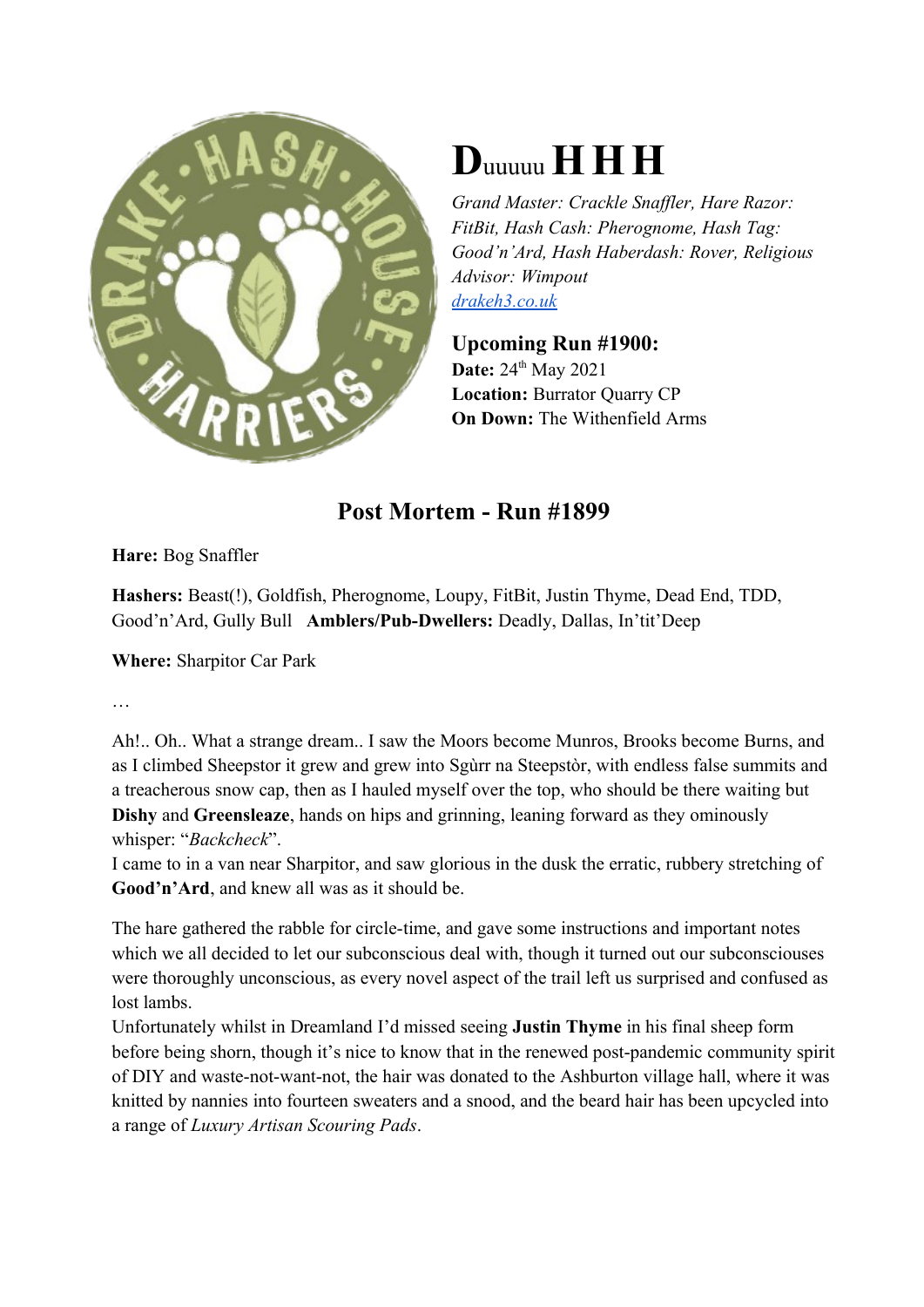Having caught up on the important news, the hare flailed his arm vaguely northwards-ish and we were off up to Leeden Tor – Well, all except In'tit'Deep, who had the most absurd excuse to get out of running, something along the lines of "I'm carrying another human". And I'm sure as he passed me I heard **Good'n'Ard** mutter what sounded like, "you think that's bad, I'm carrying a Spag Bol and half a pack of custard creams". Don't quote me on that, but I'm pretty sure that's verbatim.

Nary a minute into the run and the absent GM had developed FOMO, and teleported in via video to **FitBit**'s phone for a vicarious hash, and immediately felt right at home as we scrabbled among scree, calling, "*Looooking*". This went on until **Loupy**, thinking no-one was watching, pulled a handful of sawdust from his pocket, threw it between himself and Leeden Tor, and called "Ooh! On this way!". And so we continued with utter integrity, bounding along the track, and missing a right turn for our sins. After a brief stint in the eastward bog, and a punishing stretch of tarmac, we re-grouped south of Black Tor. Here, **Justin Thyme** wandered off for a wazz by the water where, he later told us, he came across a geezer which, he said, he stuck his hand in and pulled a stone out of. This was quite distressing because we thought he meant he'd bumped into Beast and cleaned out his kidneys, but of course he meant *geyser -* though both are sometimes called Old Faithful.

On south from the check we went, along the Devonport Leat, bounding from one side to the other – we got quite good at this, and considered formalising the activity into a Leat Leap League, but saying the name out loud made us sound like we'd lost our faculties, so we decided against it. Coming to a check in Stanlake Plantation, the FRBs searched frantically for the trail as their lead dwindled away but, cunningly, the on was far enough west of the check that one would have to swap out their OL28 map for a 108, just as Boggy planned. This took us to the final climb to Sharpitor, with a downhill sprint on the north side. Those who hadn't cartwheeled themselves into a paste on the rocky slope wished they had when, in the midst of a full-body bend to don socks, it was noticed that a perfectly circular patch of translucency had developed on the rear of **Justin Thyme**'s undergarments. No-one was more appalled than **FitBit**, who grabbed a few snaps on her phone, "to show to the police", she said.

The walkers, of course, had beaten us all back to the car park, which was just as well, as the door to a certain vehicle belonging to the **Beast** had been left wide open the whole time, much to the delight of **Deadly**, who took the opportunity to do great mischief, which I imagine means setting the volume to MAX, and removing the preset for Radio 4.